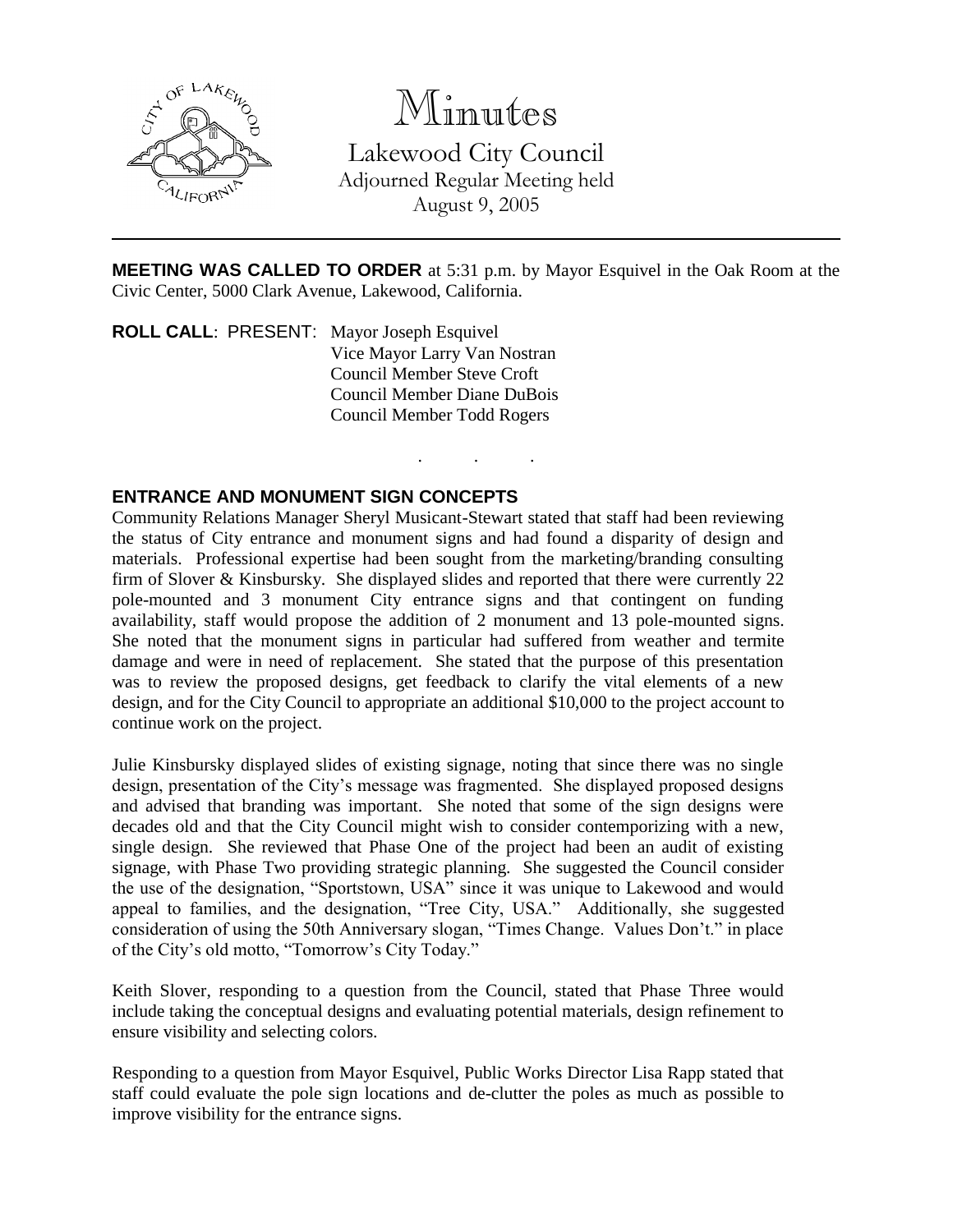City Council Minutes August 9, 2005 Page 2

# **ENTRANCE AND MONUMENT SIGN CONCEPTS** - Continued

Vice Mayor Van Nostran stated that he did not care for the design utilizing the silhouette of a sycamore tree. He stated that use of the tree in the sign design would take away from the branding of the City logo, which was currently contained on nearly everything from stationery to City vehicles, and would be cost prohibitive to change. He stated that he would like to see an entrance sign located on every street at the City boundary.

Council Member Croft stated he did not care for the tree design either, but would be interested to see the same design with the City's logo in place of the tree. He also indicated that he would favor moving away from the traditional blue and yellow, to new colors for the pole signs. He stated he like the use of the "Sportstown, USA" and "Tree City, USA" designations on the signs. He agreed that the number of signs should be expanded.

Council Member Rogers stated that he would like to see additional color schemes for the pole signs and would also like to see the proposed design with the sycamore tree replaced by the City's logo.

Assistant City Manager Michael Stover recommended removing the wording around the logo in order to make the design cleaner.

Council Member DuBois stated that she would also like to see other color schemes for the pole signs and the design with the logo substituted for the tree. She noted that the model of the tree design would have more longevity than the model with the roof line.

Ms. Musicant-Stewart noted that the model with the roof line had been intended to be a takeoff of the Pillars of Community design.

Vice Mayor Van Nostran stated that while the slogan, "Tomorrow's City Today" had worked well for Lakewood's first 50 years, he felt it was time for something new and would support the use of the 50th Anniversary slogan, "Times Change. Values Don't."

Council Member DuBois stated that she also felt the time was right to move on with the new slogan.

COUNCIL MEMBER ROGERS MOVED AND COUNCIL MEMBER CROFT SECONDED TO APPROPRIATE \$10,000 FOR THE CONTINUATION OF THE SIGN PROJECT. THERE BEING NO OBJECTION, IT WAS SO ORDERED.

. . .

At 6:03 p.m., Mayor Esquivel called for a brief recess. At 6:05 p.m., the City Council Meeting was reconvened.

. . .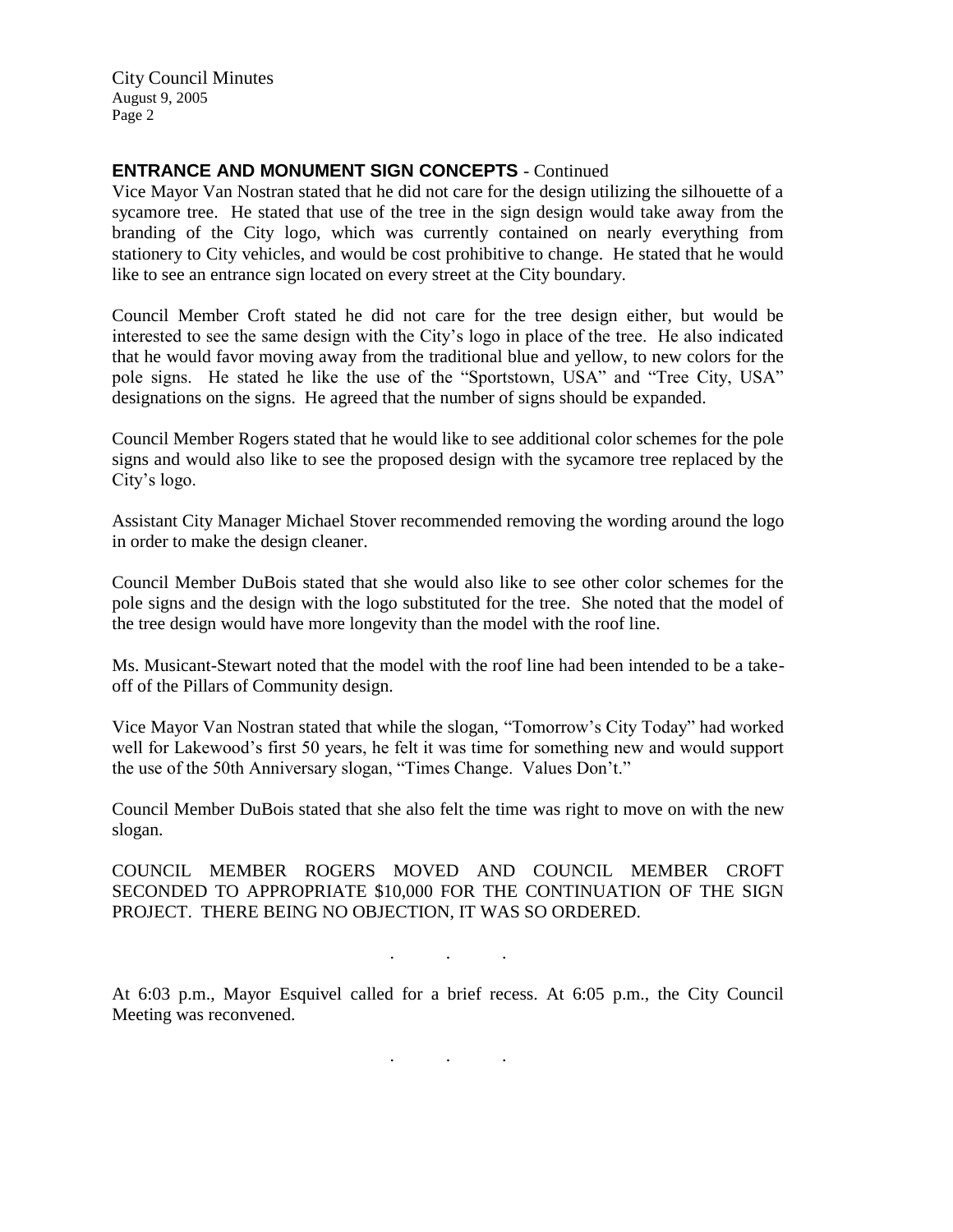City Council Minutes August 9, 2005 Page 3

# **ON- AND OFF-STREET PARKING STUDY**

Community Development Director Chuck Ebner stated that as a result of the previous session on this issue, staff had sought the traffic engineering expertise of Willdan to assist in determining what other cities were doing regarding on- and off-street vehicle parking.

Joanne Itagaki, Willdan, displayed slides and made a presentation regarding other Southern California cities that had parking restrictions in place. She explained provisions of regulations recently adopted by the City of Huntington Beach and by the City of La Palma, noting that the La Palma changes would not take effect until January 2006. She noted that the penalty for a La Palma violation was a regular parking ticket.

Ms. Itagaki continued by reporting that the City of Buena Park had proposed a parking ordinance, but had not adopted the ordinance due to opposition from the public, mostly based on mis-information. She advised that any such change would require an extensive public information campaign to get accurate information out to the residents.

Responding to a question from Council Member DuBois, Ms. Itagaki stated that many cities adopted the Los Angeles County Code sections pertaining to detached trailers.

Council Member DuBois stated that if the City Council was not able to find a way to address the parking issue, it should be acknowledged that no action would be taken.

Council Member Rogers inquired if adoption of the County Code sections had previously been addressed for Lakewood. Mr. Ebner stated that the Lakewood Municipal Code referenced commercial trailers and exempted others such as boat trailers.

Council Member Rogers stated the logic for looking at what other cities were doing was that the City Council was committed to addressing this issue and that he perceived it as a safety issue. He stated he would like to have more detailed information on the Huntington Beach ordinance.

Council Member Croft agreed that some action was necessary and that he would be interested in a phased approach, with reasonable constraints rather than any type of complete ban.

In response to a question from Vice Mayor Van Nostran, Mr. Ebner stated that about 30 percent of Lakewood lots might be able to accommodate the parking of a large vehicle on site, but room additions and other lot improvements made it difficult to pinpoint a more exact number.

Vice Mayor Van Nostran stated he would like to see more detailed information on the La Palma ordinance. He noted that with as many people as there were divided on either side of this parking issue, it was vital that the City Council find the correct solution. He stated it would be better to wait and do nothing now, than do the wrong thing for the community.

Mayor Esquivel stated that while there were many residents concerned about this issue, he had not experienced any significant problems in his neighborhood and had not received many resident complaints on this issue.